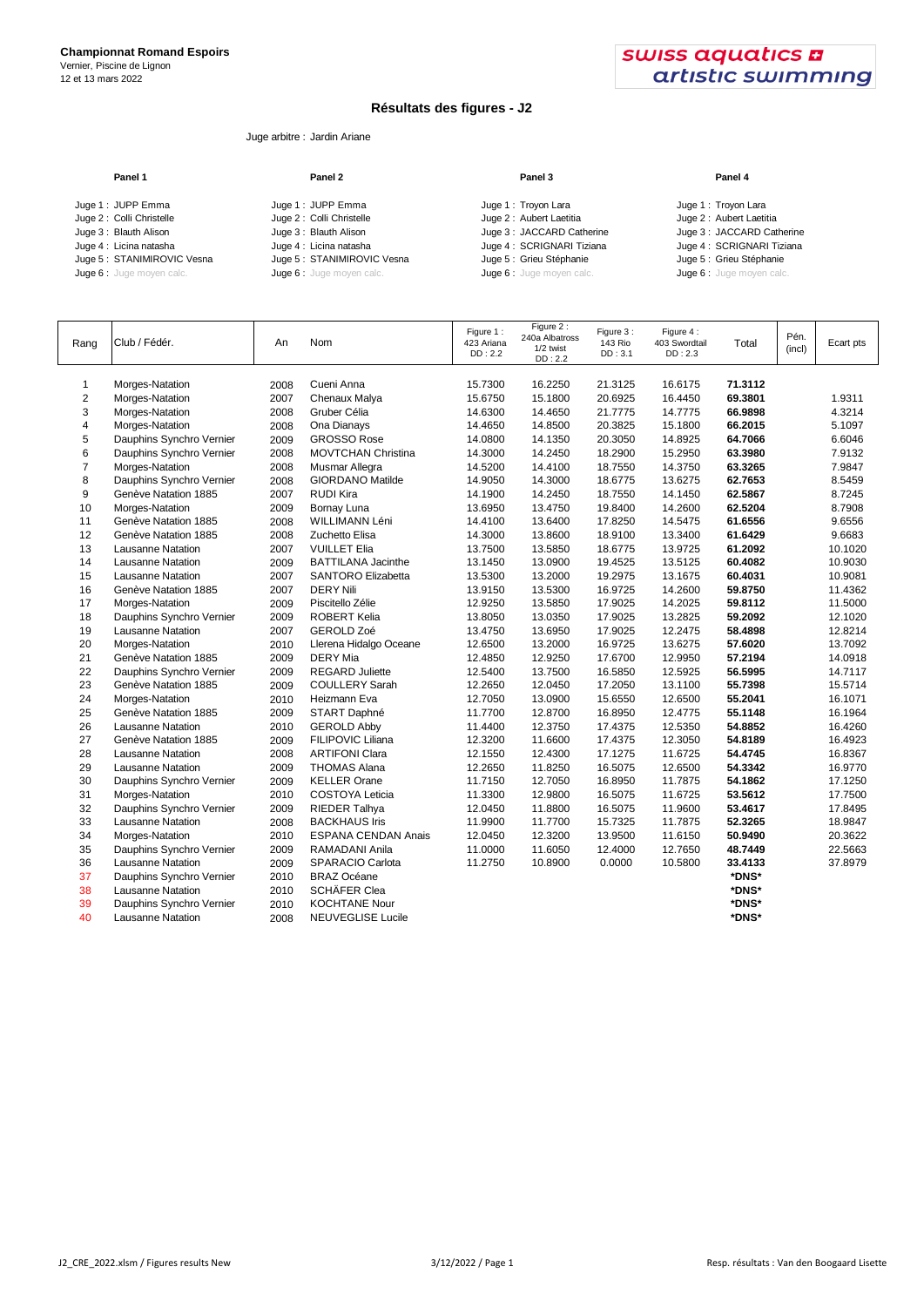## **Championnat Romand Espoirs**

Vernier, Piscine de Lignon 12 et 13 mars 2022

## swiss aquatics **a** artistic swimming

Swordtail

|           | Juge arbitre : Jardin Ariane |                      |                          |                          |
|-----------|------------------------------|----------------------|--------------------------|--------------------------|
|           | Panel 1                      | Panel 2              | Panel 3                  | Panel 4                  |
| Juge $1:$ | <b>JUPP</b> Emma             | <b>JUPP Emma</b>     | Troyon Lara              | Troyon Lara              |
| Juge $2:$ | Colli Christelle             | Colli Christelle     | Aubert Laetitia          | Aubert Laetitia          |
| Juge $3:$ | <b>Blauth Alison</b>         | <b>Blauth Alison</b> | <b>JACCARD Catherine</b> | <b>JACCARD Catherine</b> |
| Juge $4:$ | Licina natasha               | Licina natasha       | <b>SCRIGNARI Tiziana</b> | <b>SCRIGNARI Tiziana</b> |
| Juge $5:$ | STANIMIROVIC Vesna           | STANIMIROVIC Vesna   | Grieu Stéphanie          | Grieu Stéphanie          |
| Juge $6:$ | Juge moyen calc.             | Juge moyen calc.     | Juge moyen calc.         | Juge moyen calc.         |
|           |                              |                      |                          |                          |

| ပ             | Figures | 423    | 240a                | 143 | 403       |
|---------------|---------|--------|---------------------|-----|-----------|
| z<br>c        |         | Ariana | Albatross 1/2 twist | Rio | <b>Sw</b> |
| œ<br>$\alpha$ |         | 2.2    | 2.2                 | 3.1 | 2.3       |
| o             |         |        |                     |     |           |

|  |                          |                                 |     |     |     | Notes des juges |     |      |           |         |           |  |  |
|--|--------------------------|---------------------------------|-----|-----|-----|-----------------|-----|------|-----------|---------|-----------|--|--|
|  | Résultats des figures J2 |                                 | 1   | 2   | 3   | 4               | 5   | 6    | Pénalités | Total   | Ecart pts |  |  |
|  |                          |                                 |     |     |     |                 |     | Moy. |           |         |           |  |  |
|  | 1 Cueni Anna             | <b>Morges-Natation</b>          |     |     |     |                 |     |      |           | 71.3112 |           |  |  |
|  | Ariana                   |                                 | 7.0 | 7.4 | 7.3 | 6.7             | 7.2 | 7.1  |           | 15.7300 |           |  |  |
|  | Albatross 1/2 twist      |                                 | 7.4 | 7.4 | 7.5 | 6.9             | 7.4 | 7.3  |           | 16.2250 |           |  |  |
|  | Rio                      |                                 | 7.2 | 6.2 | 7.0 | 6.7             | 7.0 | 6.8  |           | 21.3125 |           |  |  |
|  | Swordtail                |                                 | 7.2 | 7.1 | 7.5 | 6.8             | 7.4 | 7.2  |           | 16.6175 |           |  |  |
|  | 2 Chenaux Malya          | <b>Morges-Natation</b>          |     |     |     |                 |     |      |           | 69.3801 | 1.9311    |  |  |
|  | Ariana                   |                                 | 7.3 | 7.0 | 7.2 | 7.0             | 7.2 | 7.1  |           | 15.6750 |           |  |  |
|  | Albatross 1/2 twist      |                                 | 6.6 | 7.2 | 7.3 | 6.9             | 6.6 | 6.9  |           | 15.1800 |           |  |  |
|  | Rio                      |                                 | 6.5 | 6.8 | 6.7 | 6.6             | 6.7 | 6.7  |           | 20.6925 |           |  |  |
|  | Swordtail                |                                 | 7.3 | 6.8 | 7.6 | 7.3             | 6.8 | 7.2  |           | 16.4450 |           |  |  |
|  | 3 Gruber Célia           | <b>Morges-Natation</b>          |     |     |     |                 |     |      |           | 66.9898 | 4.3214    |  |  |
|  | Ariana                   |                                 | 6.4 | 6.8 | 6.9 | 6.0             | 6.8 | 6.6  |           | 14.6300 |           |  |  |
|  | Albatross 1/2 twist      |                                 | 6.3 | 6.7 | 6.9 | 6.3             | 6.7 | 6.6  |           | 14.4650 |           |  |  |
|  | Rio                      |                                 | 7.3 | 7.0 | 7.2 | 6.9             | 6.8 | 7.0  |           | 21.7775 |           |  |  |
|  | Swordtail                |                                 | 6.9 | 6.0 | 6.0 | 6.3             | 7.2 | 6.5  |           | 14.7775 |           |  |  |
|  | 4 Ona Dianays            | <b>Morges-Natation</b>          |     |     |     |                 |     |      |           | 66.2015 | 5.1097    |  |  |
|  | Ariana                   |                                 | 6.4 | 6.8 | 6.8 | 6.6             | 6.0 | 6.5  |           | 14.4650 |           |  |  |
|  | Albatross 1/2 twist      |                                 | 6.3 | 6.7 | 7.0 | 6.8             | 6.8 | 6.7  |           | 14.8500 |           |  |  |
|  | Rio                      |                                 | 6.5 | 6.6 | 5.9 | 6.8             | 6.7 | 6.5  |           | 20.3825 |           |  |  |
|  | Swordtail                |                                 | 6.8 | 6.8 | 6.6 | 6.4             | 6.3 | 6.6  |           | 15.1800 |           |  |  |
|  | 5 GROSSO Rose            | <b>Dauphins Synchro Vernier</b> |     |     |     |                 |     |      |           | 64.7066 | 6.6046    |  |  |
|  | Ariana                   |                                 | 6.2 | 6.6 | 6.4 | 6.8             | 5.8 | 6.4  |           | 14.0800 |           |  |  |
|  | Albatross 1/2 twist      |                                 | 6.4 | 6.4 | 6.4 | 6.8             | 6.3 | 6.5  |           | 14.1350 |           |  |  |
|  | Rio                      |                                 | 6.7 | 6.5 | 6.4 | 6.2             | 7.0 | 6.6  |           | 20.3050 |           |  |  |
|  | Swordtail                |                                 | 6.6 | 6.7 | 5.9 | 6.5             | 6.4 | 6.4  |           | 14.8925 |           |  |  |
|  | 6 MOVTCHAN Christina     | <b>Dauphins Synchro Vernier</b> |     |     |     |                 |     |      |           | 63.3980 | 7.9132    |  |  |
|  | Ariana                   |                                 | 6.6 | 6.5 | 6.4 | 6.2             | 6.6 | 6.5  |           | 14.3000 |           |  |  |
|  | Albatross 1/2 twist      |                                 | 6.3 | 6.7 | 6.5 | 6.6             | 6.2 | 6.5  |           | 14.2450 |           |  |  |
|  | Rio                      |                                 | 6.0 | 6.9 | 5.6 | 5.8             | 5.8 | 6.0  |           | 18.2900 |           |  |  |
|  | Swordtail                |                                 | 6.8 | 6.7 | 6.9 | 6.5             | 6.0 | 6.6  |           | 15.2950 |           |  |  |
|  | 7 Musmar Allegra         | <b>Morges-Natation</b>          |     |     |     |                 |     |      |           | 63.3265 | 7.9847    |  |  |
|  | Ariana                   |                                 | 6.3 | 6.7 | 6.7 | 6.4             | 7.0 | 6.6  |           | 14.5200 |           |  |  |
|  | Albatross 1/2 twist      |                                 | 6.5 | 6.3 | 6.6 | 6.5             | 7.0 | 6.6  |           | 14.4100 |           |  |  |
|  | Rio                      |                                 | 6.0 | 5.7 | 6.2 | 6.0             | 6.2 | 6.0  |           | 18.7550 |           |  |  |
|  | Swordtail                |                                 | 6.2 | 6.8 | 6.2 | 6.3             | 6.2 | 6.3  |           | 14.3750 |           |  |  |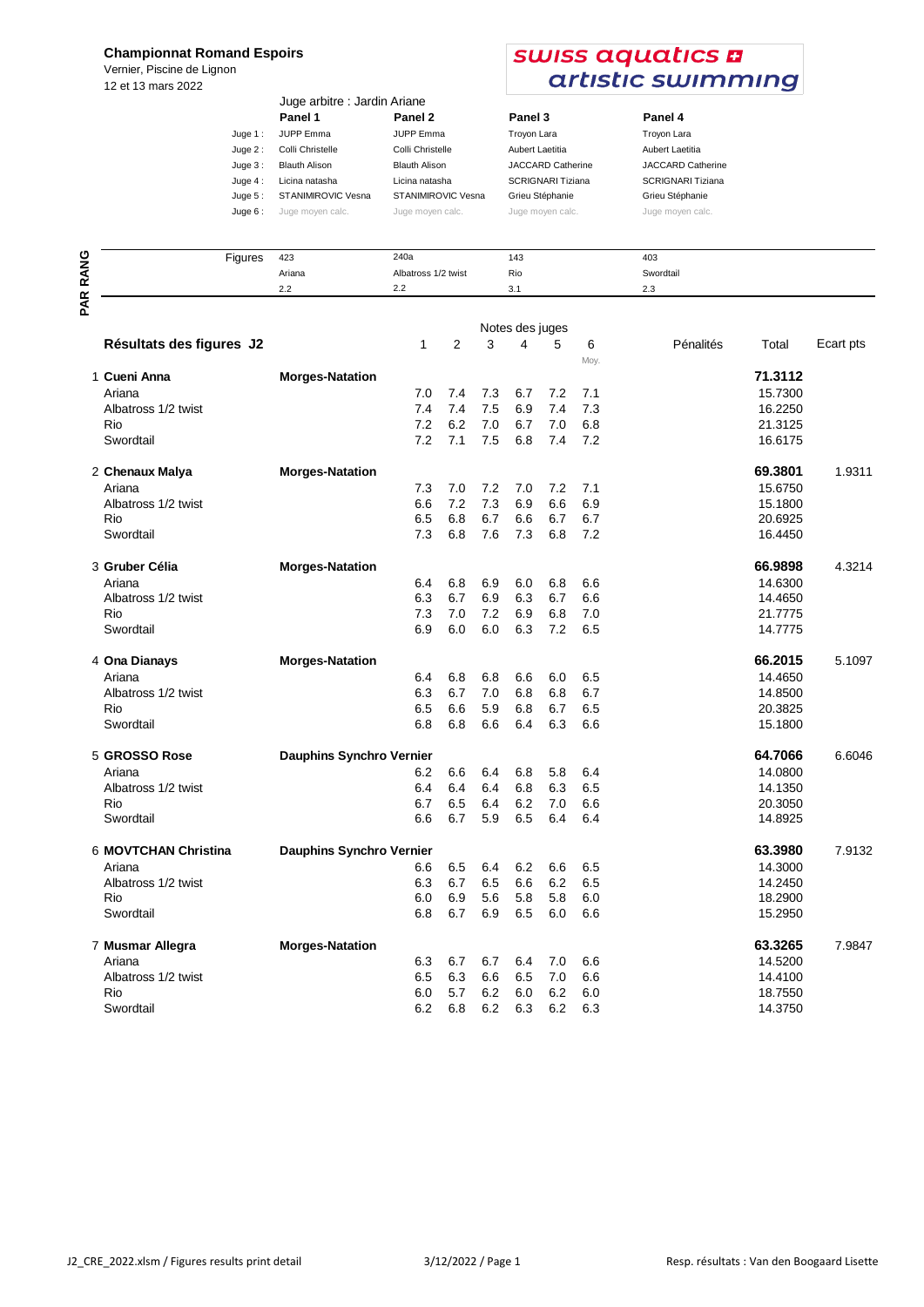| 8 GIORDANO Matilde     | <b>Dauphins Synchro Vernier</b> |            |            |            |            |            |            | 62.7653            | 8.5459  |
|------------------------|---------------------------------|------------|------------|------------|------------|------------|------------|--------------------|---------|
| Ariana                 |                                 | 6.8        | 6.9        | 6.6        | 6.4        | 7.1        | 6.8        | 14.9050            |         |
| Albatross 1/2 twist    |                                 | 6.4        | 6.5        | 6.1        | 6.7        | 6.6        | 6.5        | 14.3000            |         |
| Rio                    |                                 | 5.8        | 6.1        | 6.8        | 6.1        | 5.8        | 6.1        | 18.6775            |         |
| Swordtail              |                                 | 4.5        | 6.1        | 6.0        | 5.8        | 6.4        | 5.8        | 13.6275            |         |
| 9 RUDI Kira            | <b>Genève Natation 1885</b>     |            |            |            |            |            |            | 62.5867            | 8.7245  |
| Ariana                 |                                 | 6.4        | 6.3        | 6.5        | 6.5        | 6.5        | 6.4        | 14.1900            |         |
| Albatross 1/2 twist    |                                 | 6.4        | 6.4        | 6.4        | 6.7        | 6.6        | 6.5        |                    |         |
|                        |                                 | 6.1        | 6.4        |            |            |            |            | 14.2450            |         |
| Rio<br>Swordtail       |                                 | 5.9        | 6.1        | 5.5<br>6.8 | 6.3<br>6.3 | 5.8<br>6.0 | 6.0<br>6.2 | 18.7550<br>14.1450 |         |
|                        |                                 |            |            |            |            |            |            |                    |         |
| 10 Bornay Luna         | <b>Morges-Natation</b>          |            |            |            |            |            |            | 62.5204            | 8.7908  |
| Ariana                 |                                 | 6.0        | 6.3        | 6.4        | 5.9        | 6.5        | 6.2        | 13.6950            |         |
| Albatross 1/2 twist    |                                 | 6.1        | 6.2        | 6.4        | 6.2        | 5.2        | 6.0        | 13.4750            |         |
| Rio                    |                                 | 6.3        | 6.1        | 6.7        | 6.9        | 6.2        | 6.4        | 19.8400            |         |
| Swordtail              |                                 | 6.4        | 5.9        | 5.9        | 6.5        | 6.3        | 6.2        | 14.2600            |         |
| 11 WILLIMANN Léni      | Genève Natation 1885            |            |            |            |            |            |            | 61.6556            | 9.6556  |
| Ariana                 |                                 | 6.6        | 6.5        | 6.5        | 6.5        | 6.7        | 6.6        | 14.4100            |         |
| Albatross 1/2 twist    |                                 | 6.6        | 6.2        | 6.2        | 5.9        | 6.2        | 6.2        | 13.6400            |         |
| Rio                    |                                 | 5.8        | 5.8        | 5.7        | 5.5        | 5.9        | 5.7        | 17.8250            |         |
| Swordtail              |                                 | 6.4        | 6.4        | 6.3        | 6.3        | 6.1        | 6.3        | 14.5475            |         |
|                        |                                 |            |            |            |            |            |            |                    |         |
| 12 Zuchetto Elisa      | <b>Genève Natation 1885</b>     |            |            |            |            |            |            | 61.6429            | 9.6683  |
| Ariana                 |                                 | 6.4        | 6.6        | 6.3        | 6.5        | 6.6        | 6.5        | 14.3000            |         |
| Albatross 1/2 twist    |                                 | 6.4        | 6.2        | 6.1        | 6.3        | 6.4        | 6.3        | 13.8600            |         |
| Rio                    |                                 | 6.0        | 6.3        | 6.2        | 6.1        | 5.8        | 6.1        | 18.9100            |         |
| Swordtail              |                                 | 5.6        | 5.4        | 6.0        | 5.7        | 6.7        | 5.9        | 13.3400            |         |
| <b>13 VUILLET Elia</b> | <b>Lausanne Natation</b>        |            |            |            |            |            |            | 61.2092            | 10.1020 |
| Ariana                 |                                 | 6.3        | 6.1        | 6.0        | 6.6        | 6.3        | 6.3        | 13.7500            |         |
| Albatross 1/2 twist    |                                 | 6.2        | 6.0        | 6.2        | 6.1        | 6.5        | 6.2        | 13.5850            |         |
| Rio                    |                                 | 6.4        | 6.0        | 6.1        | 6.0        | 5.6        | 6.0        | 18.6775            |         |
| Swordtail              |                                 | 5.5        | 6.2        | 6.6        | 6.0        | 6.0        | 6.1        | 13.9725            |         |
| 14 BATTILANA Jacinthe  | <b>Lausanne Natation</b>        |            |            |            |            |            |            | 60.4082            | 10.9030 |
|                        |                                 |            |            |            |            |            |            |                    |         |
| Ariana                 |                                 | 6.0        | 5.7        | 6.1        | 5.8        | 6.4        | 6.0        | 13.1450            |         |
| Albatross 1/2 twist    |                                 | 5.7        | 6.0        | 5.8        | 6.0        | 6.5        | 6.0        | 13.0900            |         |
| Rio                    |                                 | 5.9        | 6.2        | 6.9        | 6.4        | 6.2        | 6.3        | 19.4525            |         |
| Swordtail              |                                 | 5.2        | 5.8        | 5.9        | 6.1        | 6.0        | 5.8        | 13.5125            |         |
| 15 SANTORO Elizabetta  | <b>Lausanne Natation</b>        |            |            |            |            |            |            | 60.4031            | 10.9081 |
| Ariana                 |                                 | 6.0        | 6.3        | 6.3        | 5.8        | 6.2        | 6.1        | 13.5300            |         |
| Albatross 1/2 twist    |                                 | 6.0        | 6.1        | 5.8        | 5.9        | 6.1        | 6.0        | 13.2000            |         |
| Rio                    |                                 | 6.2        | 6.6        | 6.4        | 6.1        | 5.7        | 6.2        | 19.2975            |         |
|                        |                                 |            |            |            |            |            |            |                    |         |
| Swordtail              |                                 | 5.7        | 5.7        | 5.8        | 6.0        | 5.4        | 5.7        | 13.1675            |         |
| 16 DERY Nili           | <b>Genève Natation 1885</b>     |            |            |            |            |            |            | 59.8750            | 11.4362 |
| Ariana                 |                                 | 6.5        | 6.2        |            |            | 6.2        | 6.4        |                    |         |
| Albatross 1/2 twist    |                                 | 6.5        | 6.3        | 6.2        | 6.7<br>5.6 | 6.4        |            | 13.9150            |         |
|                        |                                 |            |            | 5.8        |            |            | 6.1        | 13.5300            |         |
| Rio<br>Swordtail       |                                 | 5.4<br>5.6 | 5.4<br>6.0 | 5.0<br>6.0 | 6.0<br>6.6 | 5.6<br>6.6 | 5.5<br>6.2 | 16.9725<br>14.2600 |         |
|                        |                                 |            |            |            |            |            |            |                    |         |
| 17 Piscitello Zélie    | <b>Morges-Natation</b>          |            |            |            |            |            |            | 59.8112            | 11.5000 |
| Ariana                 |                                 | 5.2        | 6.1        | 6.0        | 5.6        | 6.1        | 5.8        | 12.9250            |         |
| Albatross 1/2 twist    |                                 | 6.2        | 6.2        | 6.1        | 5.9        | 6.4        | 6.2        | 13.5850            |         |
| Rio<br>Swordtail       |                                 | 5.9<br>5.8 | 5.8<br>6.1 | 5.7<br>6.5 | 5.6<br>6.2 | 5.8<br>6.2 | 5.8<br>6.2 | 17.9025<br>14.2025 |         |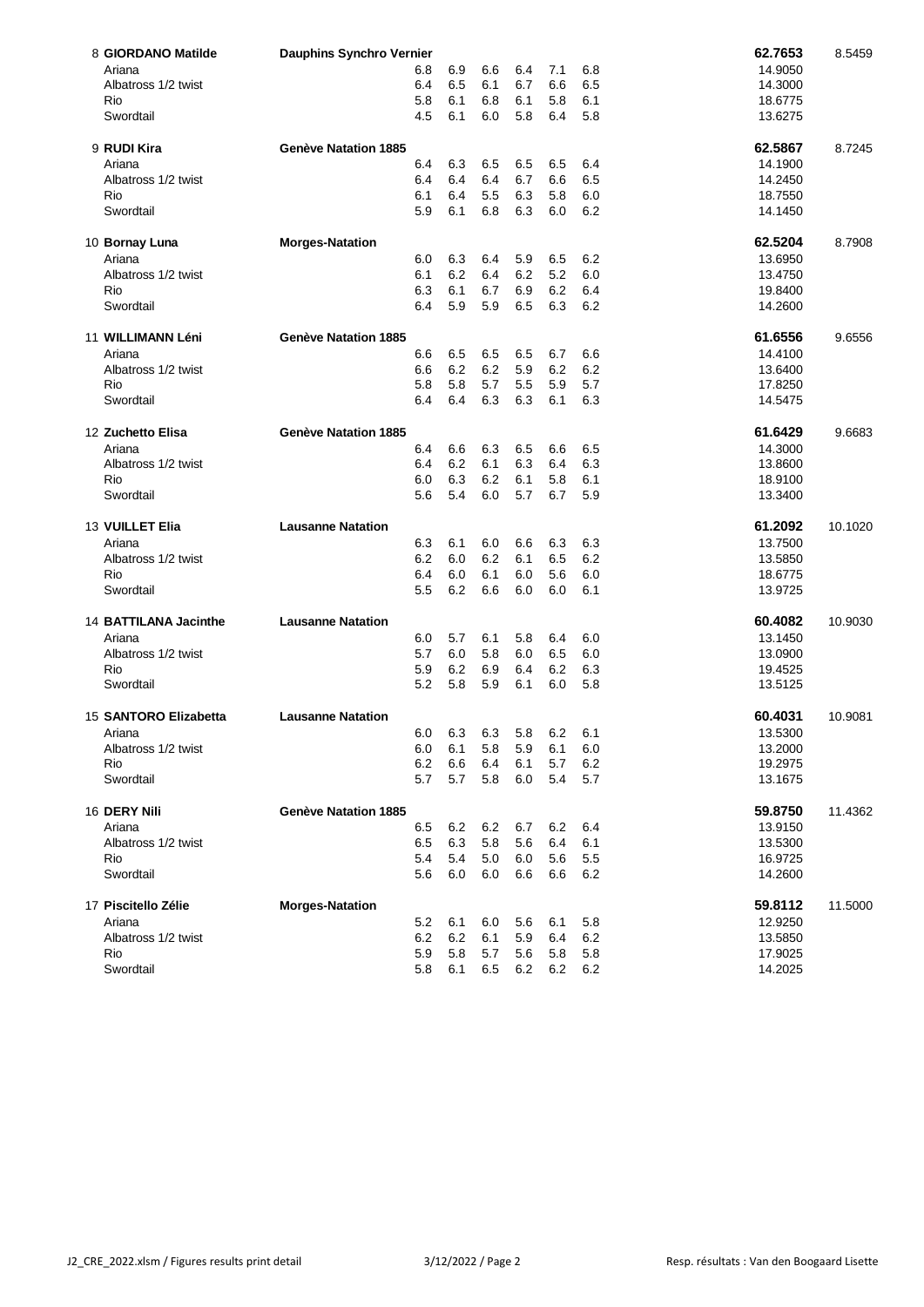| 18 ROBERT Kelia           | <b>Dauphins Synchro Vernier</b> |         |     |     |     |         |     | 59.2092 | 12.1020 |
|---------------------------|---------------------------------|---------|-----|-----|-----|---------|-----|---------|---------|
| Ariana                    |                                 | 6.1     | 6.0 | 6.1 | 6.7 | 6.6     | 6.3 | 13.8050 |         |
| Albatross 1/2 twist       |                                 | 6.0     | 5.6 | 5.8 | 6.0 | 6.1     | 5.9 | 13.0350 |         |
| Rio                       |                                 | 5.7     | 6.6 | 5.9 | 5.7 | 5.3     | 5.8 | 17.9025 |         |
| Swordtail                 |                                 | 6.1     | 5.9 | 4.5 | 5.8 | 5.8     | 5.6 | 13.2825 |         |
| 19 GEROLD Zoé             | <b>Lausanne Natation</b>        |         |     |     |     |         |     | 58.4898 | 12.8214 |
| Ariana                    |                                 | 6.2     | 6.1 | 6.1 | 6.0 | 6.2     | 6.1 | 13.4750 |         |
| Albatross 1/2 twist       |                                 | 6.3     | 6.0 | 6.3 | 6.2 | 6.2     | 6.2 | 13.6950 |         |
| Rio                       |                                 | 6.1     | 5.6 | 5.8 | 5.9 | 5.6     | 5.8 | 17.9025 |         |
| Swordtail                 |                                 | 6.1     | 5.3 | 5.2 | 5.4 | 5.1     | 5.4 | 12.2475 |         |
| 20 Llerena Hidalgo Oceane | <b>Morges-Natation</b>          |         |     |     |     |         |     | 57.6020 | 13.7092 |
| Ariana                    |                                 | 4.8     | 5.6 | 5.9 | 5.9 | 6.0     | 5.6 | 12.6500 |         |
| Albatross 1/2 twist       |                                 | 5.8     | 6.0 | 6.0 | 6.0 | 6.3     | 6.0 | 13.2000 |         |
| Rio                       |                                 | 5.7     | 6.0 | 5.0 | 5.0 | 5.7     | 5.5 | 16.9725 |         |
| Swordtail                 |                                 | 5.4     | 6.4 | 5.9 | 5.8 | 6.1     | 5.9 | 13.6275 |         |
| 21 DERY Mia               | Genève Natation 1885            |         |     |     |     |         |     | 57.2194 | 14.0918 |
| Ariana                    |                                 | 5.8     | 6.2 | 5.4 | 5.6 | 5.6     | 5.7 | 12.4850 |         |
| Albatross 1/2 twist       |                                 | 5.7     | 5.5 | 6.0 | 6.2 | 5.9     | 5.9 | 12.9250 |         |
| Rio                       |                                 | 5.5     | 5.4 | 6.8 | 5.7 | 5.8     | 5.8 | 17.6700 |         |
| Swordtail                 |                                 | 5.7     | 5.5 | 5.2 | 5.8 | 5.9     | 5.6 | 12.9950 |         |
| 22 REGARD Juliette        | <b>Dauphins Synchro Vernier</b> |         |     |     |     |         |     | 56.5995 | 14.7117 |
| Ariana                    |                                 | 5.2     | 5.5 | 5.6 | 6.0 | 6.0     | 5.7 | 12.5400 |         |
| Albatross 1/2 twist       |                                 | 6.2     | 6.0 | 6.0 | 6.5 | 6.7     | 6.3 | 13.7500 |         |
| Rio                       |                                 | 4.7     | 5.8 | 5.2 | 5.1 | 5.8     | 5.3 | 16.5850 |         |
| Swordtail                 |                                 | 5.0     | 5.5 | 5.6 | 6.0 | 5.3     | 5.5 | 12.5925 |         |
|                           |                                 |         |     |     |     |         |     |         |         |
| 23 COULLERY Sarah         | <b>Genève Natation 1885</b>     |         |     |     |     |         |     | 55.7398 | 15.5714 |
| Ariana                    |                                 | 5.9     | 5.8 | 5.2 | 5.2 | 5.7     | 5.6 | 12.2650 |         |
| Albatross 1/2 twist       |                                 | 5.5     | 5.4 | 5.2 | 5.5 | 5.9     | 5.5 | 12.0450 |         |
| Rio                       |                                 | 5.3     | 5.2 | 5.6 | 5.7 | 6.0     | 5.6 | 17.2050 |         |
| Swordtail                 |                                 | 5.1     | 5.7 | 6.2 | 5.9 | 5.5     | 5.7 | 13.1100 |         |
| 24 Heizmann Eva           | <b>Morges-Natation</b>          |         |     |     |     |         |     | 55.2041 | 16.1071 |
| Ariana                    |                                 | 5.7     | 5.9 | 6.0 | 5.7 | 5.7     | 5.8 | 12.7050 |         |
| Albatross 1/2 twist       |                                 | 5.9     | 5.8 | 6.0 | 5.9 | 6.4     | 6.0 | 13.0900 |         |
| Rio                       |                                 | 5.4     | 5.0 | 4.9 | 5.0 | 5.1     | 5.1 | 15.6550 |         |
| Swordtail                 |                                 | 5.3     | 5.3 | 5.8 | 5.6 | 5.6     | 5.5 | 12.6500 |         |
| 25 START Daphné           | Genève Natation 1885            |         |     |     |     |         |     | 55.1148 | 16.1964 |
| Ariana                    |                                 | 5.5     | 5.1 | 5.1 | 5.4 | 5.8     | 5.4 | 11.7700 |         |
| Albatross 1/2 twist       |                                 | 5.8     | 5.6 | 5.7 | 6.0 | 6.3     | 5.9 | 12.8700 |         |
| Rio                       |                                 | 5.1     | 5.3 | 5.1 | 5.9 | 5.9     | 5.5 | 16.8950 |         |
| Swordtail                 |                                 | 5.4     | 5.2 | 5.2 | 5.9 | 5.6     | 5.5 | 12.4775 |         |
| 26 GEROLD Abby            | <b>Lausanne Natation</b>        |         |     |     |     |         |     | 54.8852 | 16.4260 |
| Ariana                    |                                 | 5.5     | 5.3 | 5.0 | 4.7 | 5.3     | 5.2 | 11.4400 |         |
| Albatross 1/2 twist       |                                 | 5.7     | 5.4 | 5.6 | 5.6 | 5.7     | 5.6 | 12.3750 |         |
| Rio                       |                                 | 5.9     | 5.3 | 6.3 | 5.2 | 5.6     | 5.7 | 17.4375 |         |
| Swordtail                 |                                 | 5.3     | 5.5 | 6.0 | 5.3 | $5.5\,$ | 5.5 | 12.5350 |         |
| 27 FILIPOVIC Liliana      | <b>Genève Natation 1885</b>     |         |     |     |     |         |     | 54.8189 | 16.4923 |
| Ariana                    |                                 | 5.8     | 6.0 | 5.0 | 5.8 | 5.2     | 5.6 | 12.3200 |         |
| Albatross 1/2 twist       |                                 | 5.4     | 5.2 | 5.0 | 5.4 | 5.3     | 5.3 | 11.6600 |         |
| Rio                       |                                 | $5.0\,$ | 5.3 | 5.8 | 5.9 | 5.8     | 5.6 | 17.4375 |         |
|                           |                                 |         |     |     |     |         |     |         |         |
| Swordtail                 |                                 | 5.4     | 5.2 | 5.5 | 5.6 | 4.8     | 5.3 | 12.3050 |         |